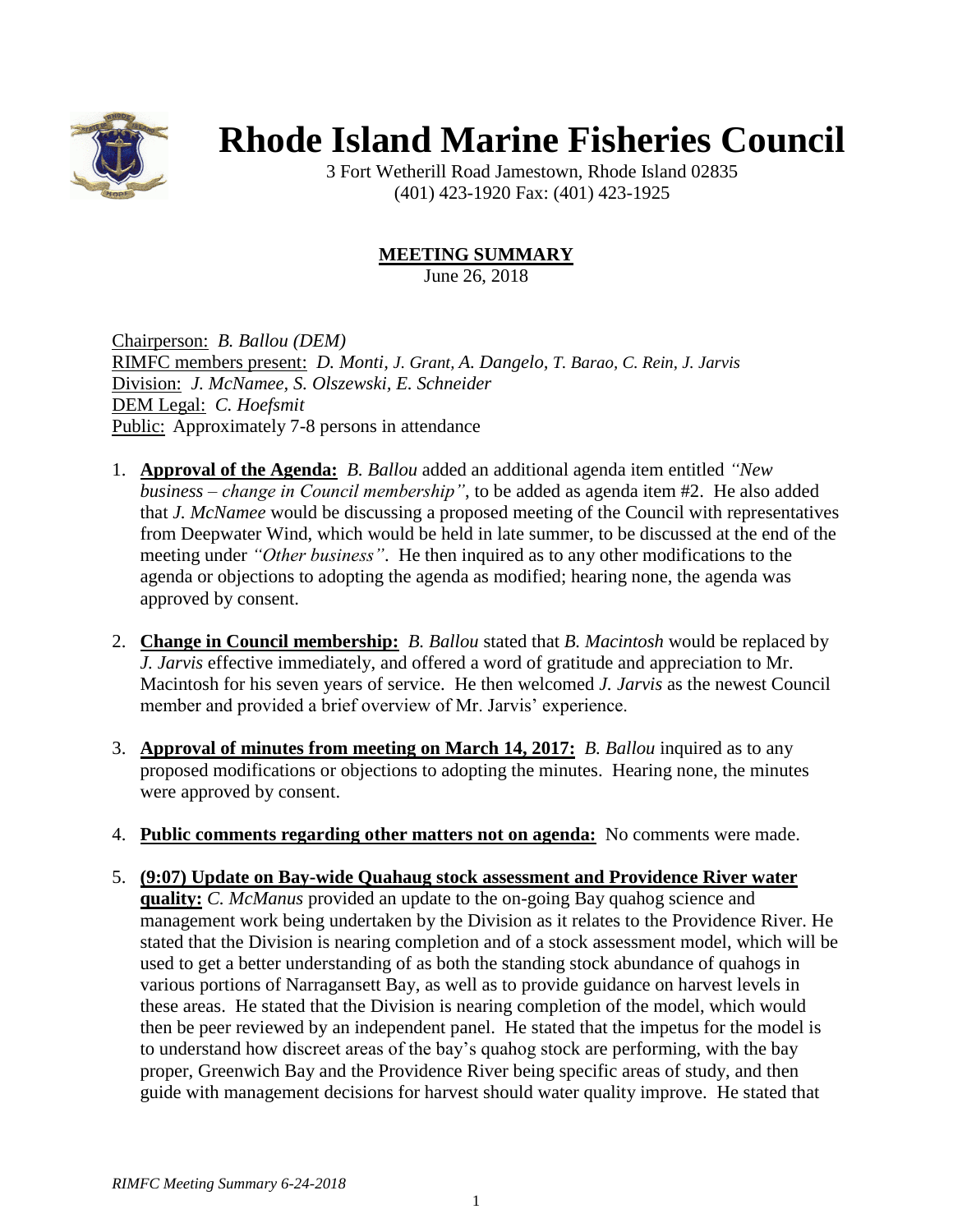the Division of Water Resources continues to monitor and assess the water quality in the Providence River, including how the current stock of quahogs effect water quality, and also the paramaters for determining pollution status and conditional openings. If at such time the area is declared by the Division of Water Resources to be open to shellfish harvest, the Division of Marine Fisheries would then couple this information with the assessment model to be used to determine acceptable harvest rates. When/if this occurs, the Divison will hold a Shellfish Advisory Panel meeting to solicit input and recommendations on harvest, and then back to the Council for a final recommedation to the Director. *D. Monti* inquired as to the extent of the area most likely being considered for the change in water quality status, to which *C. McManus* responded it remains uncertain due to unknowns with water quality, but would most likely be the area of Providence River south of Bullocks Point. There was some concluding questions and discussion regarding potential timeframe for opening, to which *C. McManus* responded that the Division would consult with industry before making any regulatory changes.

## 6. **June 4 public hearing items:**

- Hearing item 1 Proposed amendment to "*Part 1 - Definitions and General Provisions*", regarding modification and/or deletion of terms: *J. McNamee* provided an overview of the proposal. **Motion made by** *D. Monti* **to recommend adoption of the amendments as proposed; 2nd by** *C. Rein***. The motion passed 6-0.**
- Hearing Item #2a Proposed amendment to "*Part 3 Finfish*", regarding the removal of language *"whether caught within the jurisdiction of this State or otherwise"*, in several locations throughout the regulation: *J. McNamee* provided an overview of the proposal, and that the language has been determined as unnecessary and potentially inconsistent with language regarding transiting. **Motion made by** *A. Dangelo* **to recommend adoption of the amendment as proposed; 2nd by** *C. Rein***. The motion passed 6-0.**
- Hearing Item #2b Proposed amendment to "*Part 3 Finfish*", regarding the transfer of quota between the striped bass floating fish trap and general category fisheries: *J. McNamee* provided an overview of the proposal, specifically the proposed removal of the October 15 date that transfers cannot occur prior to, and the process by which the rule is implemented. He stated the second aspect of the proposal is to allow transfers to be made in the other direction from the general category fishery back to the fish traps; such language currently existing in regulation regarding Scup. He stated that the Division has made transfers in the past prior to October 15 believing that such transfer was permissible as long as the fish trap operators were consulted. He stated that such has been determined to not be the case, and transfers should not be occurring prior to October 15 with the current language as written. He stated that this date is problematic in that transfers often may need to occur prior to this date to assure full utilization of the quota, as the trap operators may have ceased operations by this date with quota still remaining that could be harvested by the general category fishery. He stated that public comments were received expressing concerns with the date removal. He re-iterated the need for flexibility with the date of transfer to assure full utilization of the quota, and that the process of consultation with the operators remains unchanged, which is felt to be the more important aspect of the process. *J. Grant* then recused himself as he had made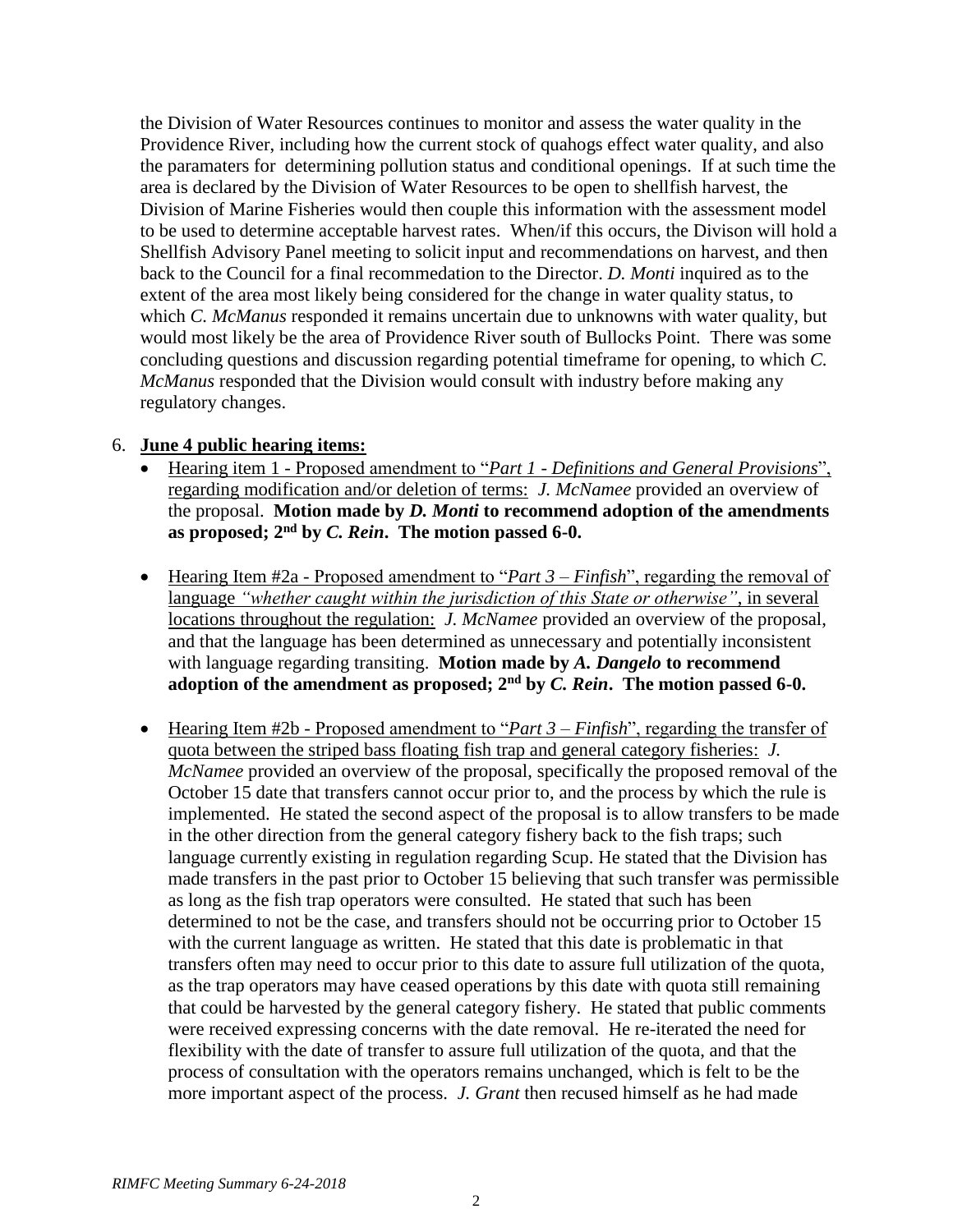comments on this hearing item during the public hearing, and discussion resumed with *J. Grant* in the audience. *D. Monti* inquired as to the reason that comments were made not supporting the date removal; to which *J. McNamee* replied that the date provides a level of comfort that transfers would not occur too early in the season, and thus potentially shift quota from the fish traps to the general category fishery while the fish trap operators are still actively fishing. *J. Grant* stated that without a date specified, he is concerned that transfers could occur while fish trap quota remains available. *C. Rein* inquired as to the process of consulting with the fish trap operators, to which *J. McNamee* replied that in years past, each operator was contacted, but in recent years only 2 or 3 "point" persons were contacted/consulted, who were "appointed" to represent the entire group. He stated that each operator is now called directly, but also stated that "consultation" does not mean "consensus", meaning that a transfer could still occur regardless of agreement by all operators. *C. Rein* inquired as to the process where quota transferred back to the fish trap fishery; to which *J. McNamee* replied that such process is not a formal allocation transfer in the same way that the original transfer to the fish trap fishery occurs, but allows them to continue to operate under the same rules as the general category fishery while the fishery remains open. **Motion made by** *D. Monti* **to recommend adoption of the amendment as proposed; 2nd by** *J. Jarvis***. The motion passed 5-0 (***J. Grant* **recused).**

- Hearing Item #2c Proposed amendment to "*Part 3 Finfish*", to increase the minimum size for recreational Shortfin Mako from 54 to 83 inches: *J. McNamee* provided an overview of the proposal, which is a NOAA compliance matter. **Motion made by** *A. Dangelo* **to recommend adoption as proposed; 2nd by** *D. Monti***. The motion passed 6-0.**
- Hearing Item #2d Proposed amendment to "*Part 3 Finfish*", regarding a decrease of the fishing year starting possession limit for Aggregated Large Coastal (LCS) & Hammerhead species groups: *J. McNamee* provided an overview of the proposal, namely for consistency with ASMFC/NOAA Fisheries Management Plans. He noted that the possession limit had already been decreased (to 25 sharks/day) via the Division's authority to modify possession limits, with this regulatory change looking to codify the change in regulation. **Motion made by** *D. Monti* **to recommend adoption as proposed; 2 nd by** *C. Rein***. The motion passed 6-0.**
- Hearing Item #2e Proposed amendment to "*Part 3 Finfish*", regarding rod and reel gear and safe handling requirements for Coastal sharks: *J. McNamee* provided an overview of the proposal. He noted that both provisions of the proposal would be difficult to enforce, but serve more so as an important educational tool. He also noted that this educational component will be re-addressed in a subsequent public hearing. He noted that the proposed measures are not specifically needed for ASMFC compliance, but are consistent with the FMP. *C. Rein* noted that the proposed regulatory language is somewhat ambiguous; to which *J. McNamee* replied that the purpose is meant to be more educational than regulatory, and permit holders would be required to watch a video on safe handling practices being a permit requirement in the future. **Motion made by** *A.*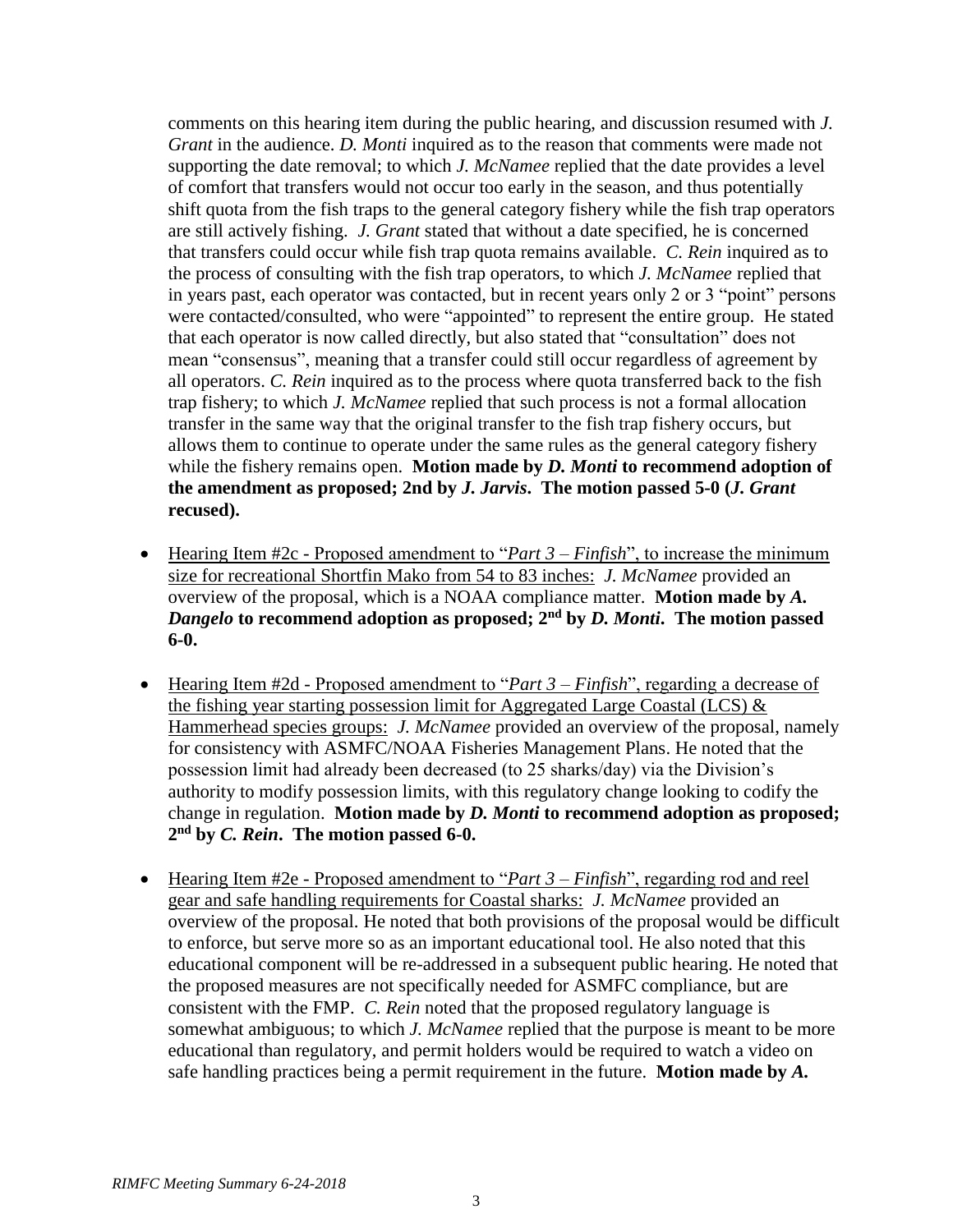*Dangelo* **to recommend adoption as proposed; 2nd by** *J. Jarvis***. The motion passed 6- 0.**

- Hearing Item #2f Proposed amendment to "*Part 3 Finfish*", regarding the commercial Cod management, to provide for federally permitted vessels to harvest, possess, or land Cod in state waters in the amount equal to the federal regulations, consistent with other groundfish species (e.g., haddock): *J. McNamee* provided an overview of the proposal, namely that there is inconsistency in the regulations between some of the groundfish species that should be alike, and that the language exists so as to not inhibit federal waters operations from implementing their federal allowance. *J. Jarvis* asked if the Most Restrictive rule still applies, and *B. Ballou* asked if the language allows a federal vessel to harvest in excess of the state limit; to which *J. McNamee* replied in the affirmative, that vessels could fish close to the beach and be allowed to transit through state waters with their federal limit, but that such rarely occurs. **Motion made by** *C. Rein* **to recommend adoption as proposed; 2nd by** *D. Monti***. The motion passed 6-0.**
- Hearing Item #2g Proposed amendment to "*Part 3 Finfish*", regarding commercial Skate management, to provide for the harvest of Barndoor skate in the Skate wing fishery: *J. McNamee* provided an overview of the proposal, namely that Barndoor skate is no longer a prohibited species due to improved stock status, and harvest can therefore be allowed as a percentage of a total wing skate harvest. He stated that the proposal is consistent with the FMP. *J. Grant* stated that the possession limit should be enforced at the *time of landing* only, as a greater percentage (i.e., >25%) would be on board the vessel during harvesting operations prior to culling. *C. Hoefsmit* stated that as a percentage, it would be difficult/impossible to determine if the possession limit was exceeded until landed and weighed. *J. Grant* maintained concern that the proposal lacked clarity in this regard. **Motion made by** *C. Rein* **to recommend adoption with the addition of the language** *"at the time of landing"* **to address concerns raised by** *J. Grant***, and read** *"Barndoor skate shall not comprise more than 25% of total skate wing by weight per vessel per day at the time of landing"***; 2nd by** *J. Grant***. The motion passed 6-0.**
- Hearing Item #3 Proposed adoption of new regulation "*Part 12- Regulations for an Expanded Aggregate Program for Commercial Black Sea Bass and Summer Flounder"* to expand aggregate opportunities to commercial fishermen as a means to provide greater operational flexibility and reduce discards, and to gather data necessary to make informed decisions about the impact of such a program on harvest rates and quota management: *J. McNamee* provided an overview of the proposed regulations. He noted that this is the second time this matter has been vetted, and that many of the recommendations made during the first attempt at adopting have now been included (e.g., adding a mixed gear group in addition to specific gear types). He stated that analysis has also been done on how landings might be impacted if this program is implemented. He stated that such analysis showed minimal impact to the black sea bass season, but did show impact to the summer flounder season, in that if maximum possible harvest occurred, the model ran showed that the summer flounder fishery could close a soon as 5 weeks earlier. He cautioned however that such scenario is extreme, and that many of the inputs into the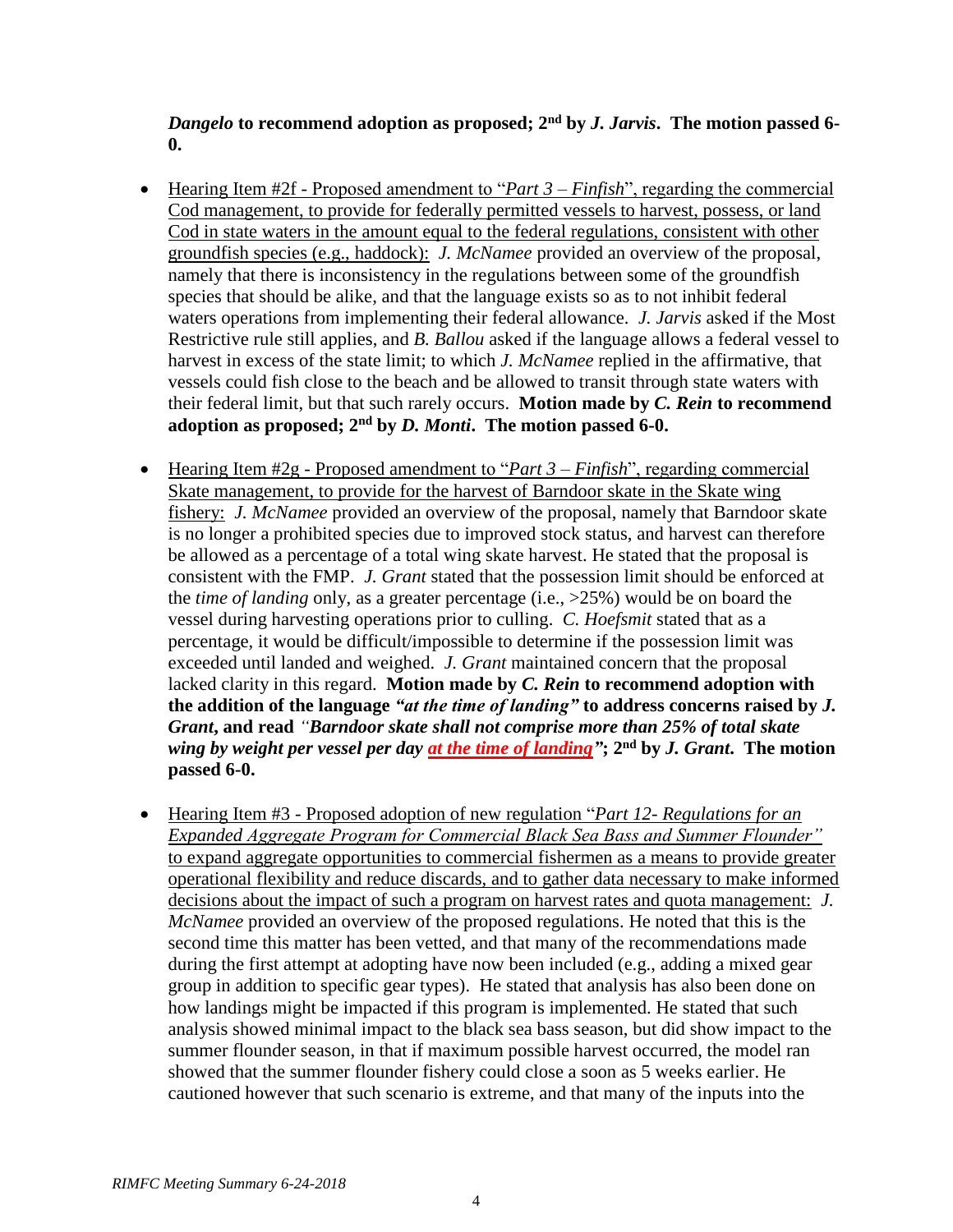model are unlikely. He stated that the program is meant to understand behavior and changes to behavior that will result from such a program, and then ultimately to determine the viability of such program. *C. Rein* inquired as to the selection criteria process, to which *J. McNamee* stated that such aspect is an important aspect of the program. *J. Grant* stated that selection should be random to obtain the best results regarding behavior. He stated that any changes in behavior that result in significant increases in catch rates will be known early on, and the results of the program are then known, and the program should close to maintain an open season. A trigger to end the program was discussed. *K. Almeida* stated opposition to the program due to fear of the season closing early and the resulting impact to the market. She cautioned uncertainty with the summer flounder amendment and stock assessment currently underway, and the possible lower quota resulting, and that the program should therefore not be implemented until the results of the stock assessment are known. **Motion made by** *A. Dangelo* **to postpone adoption of the regulations until a benchmark assessment and amendment**  is completed for Summer flounder by the MAFMC later this year; 2<sup>nd</sup> by *D. Monti*. *J. Jarvis* inquired if the program should only be implemented for black sea bass at this time. **The motion failed 2-4 (***J. Jarvis* **and** *A. Dangelo* **supporting the motion). A motion was then made by** *J. Grant* **to recommend adoption, with the following caveats:**

- o That the rules take effect January 1, 2019;
- o That the program include a random selection of participants with a maximum participation of 15 vessels, with qualifying criteria established for overall selection, and vessels selected at random for each gear type;
- o That any projected closure for either species that would occur due to increased activity resulting from the program occur at least five days earlier than current practice for the remainder of the sub-period.

## **2 nd by** *D. Monti.* **The motion passed 4 – 1 (***A. Dangelo* **against;** *T. Barao* **absent for vote).**

- 7. **Cont'd discussion/ update re: transiting from Block Is. to mainland with federally regulated species:** *B. Ballou* provided an update to this discussion that occurred at last meeting. He referred Council members to the ePacket for up to date preview information. He provided a timeline of August 2018 for the next joint meeting of ASMFC/MAFMC to discuss, followed by public hearings in the fall, and final action slated for the December 2018 joint meeting. The matter will remain on subsequent Council agendas for further update and potential future actions/recommendations.
- 8. **Shellfish Advisory Panel meeting summary (5/9/2018):** *J. Grant* and *C. McManus* provided an overview of the meeting, and referred Council members to the draft minutes. *B. Ballou* inquired as to any objections to receiving the report and placing on file. Hearing none, the minutes were approved by consent.
- 9. **Creation of webpage for Council:** *J. McNamee* provided a brief overview of the concept and stated that *P. Duhamel* would follow up with further details. He also discussed The